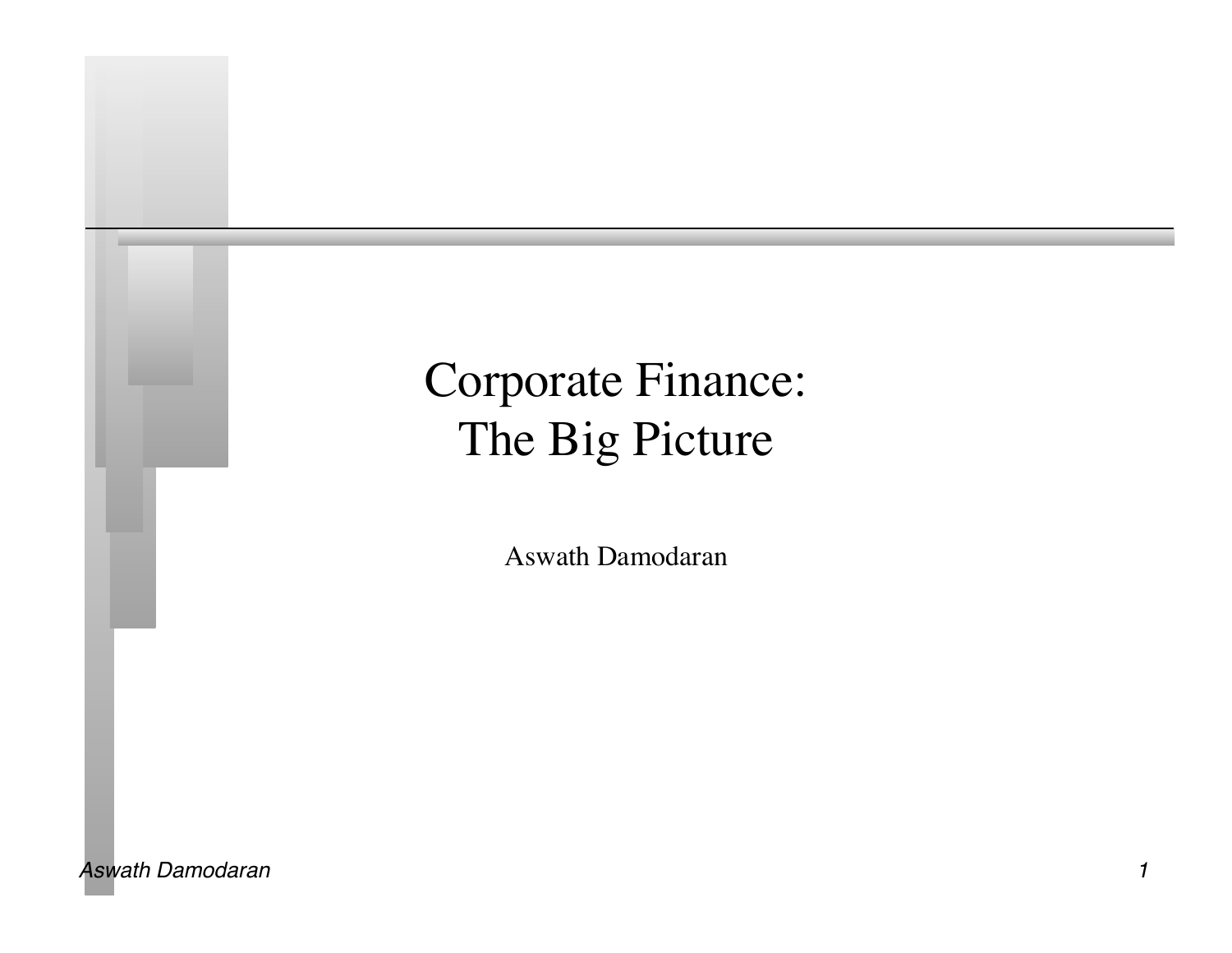What is corporate finance?

 Every decision that a business makes has financial implications, and any decision which affects the finances of a business is a corporate finance decision.

 Defined broadly, everything that a business does fits under the rubric of corporate finance.

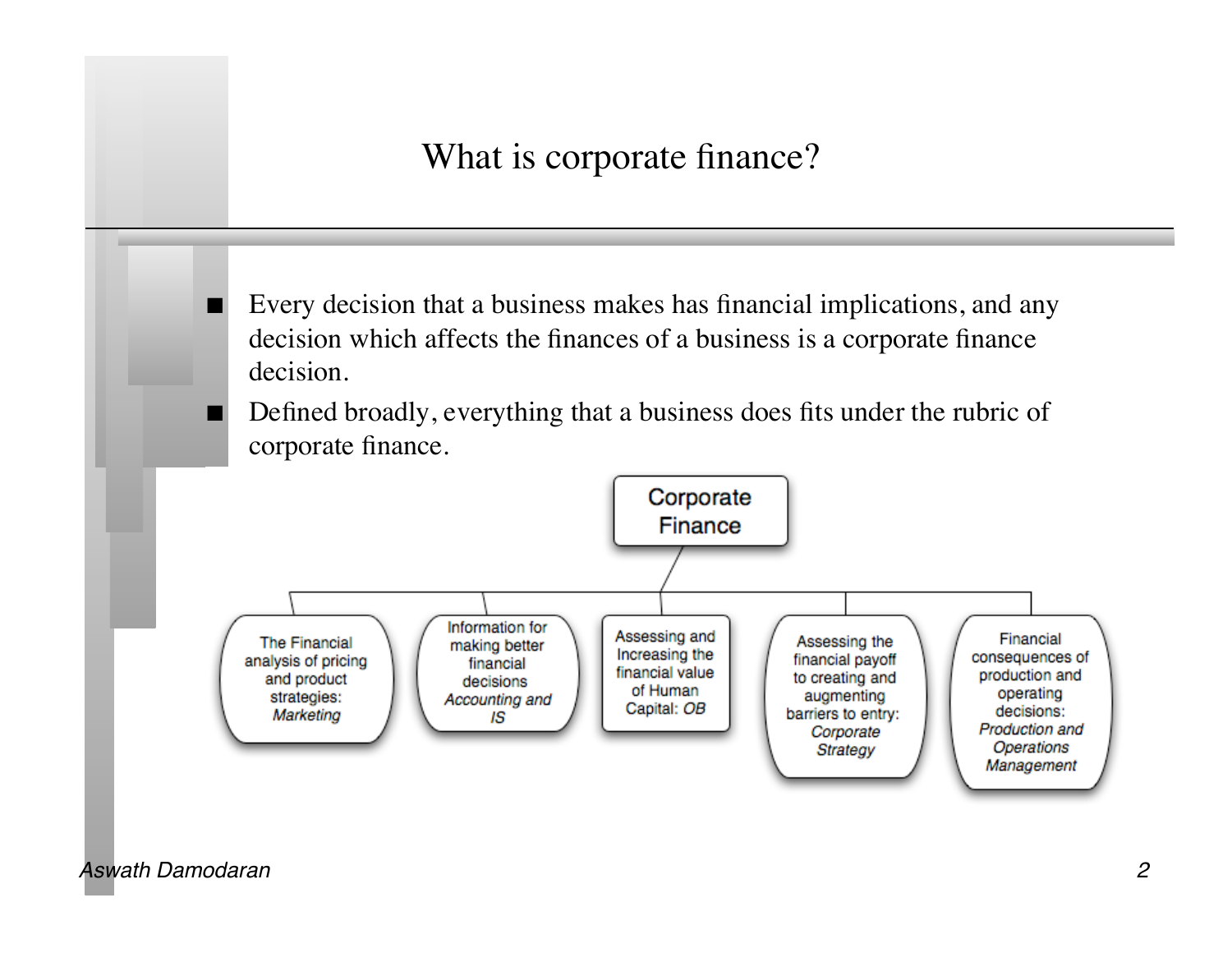### The Traditional Accounting Balance Sheet

#### The Balance Sheet

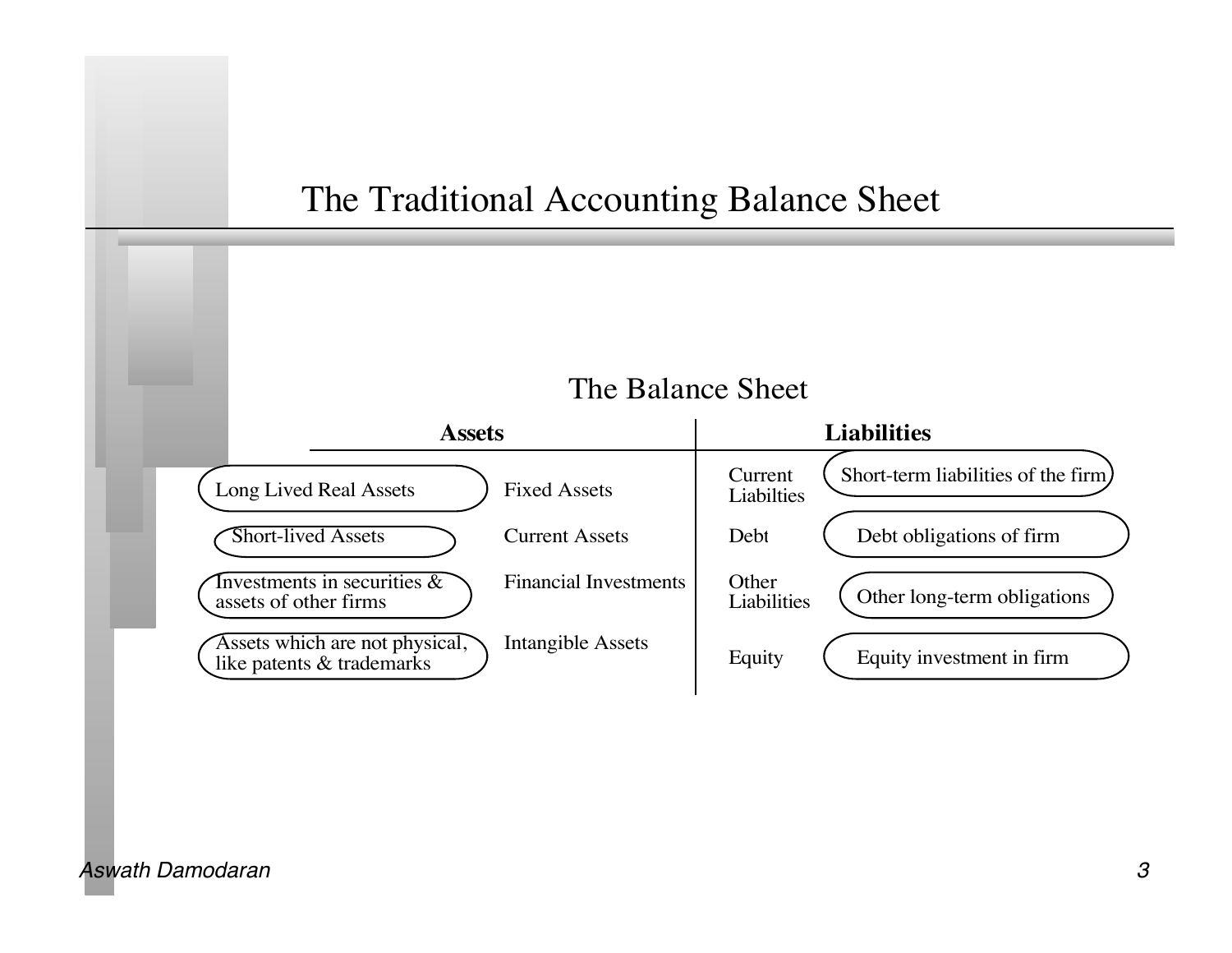#### The Financial View of the Firm

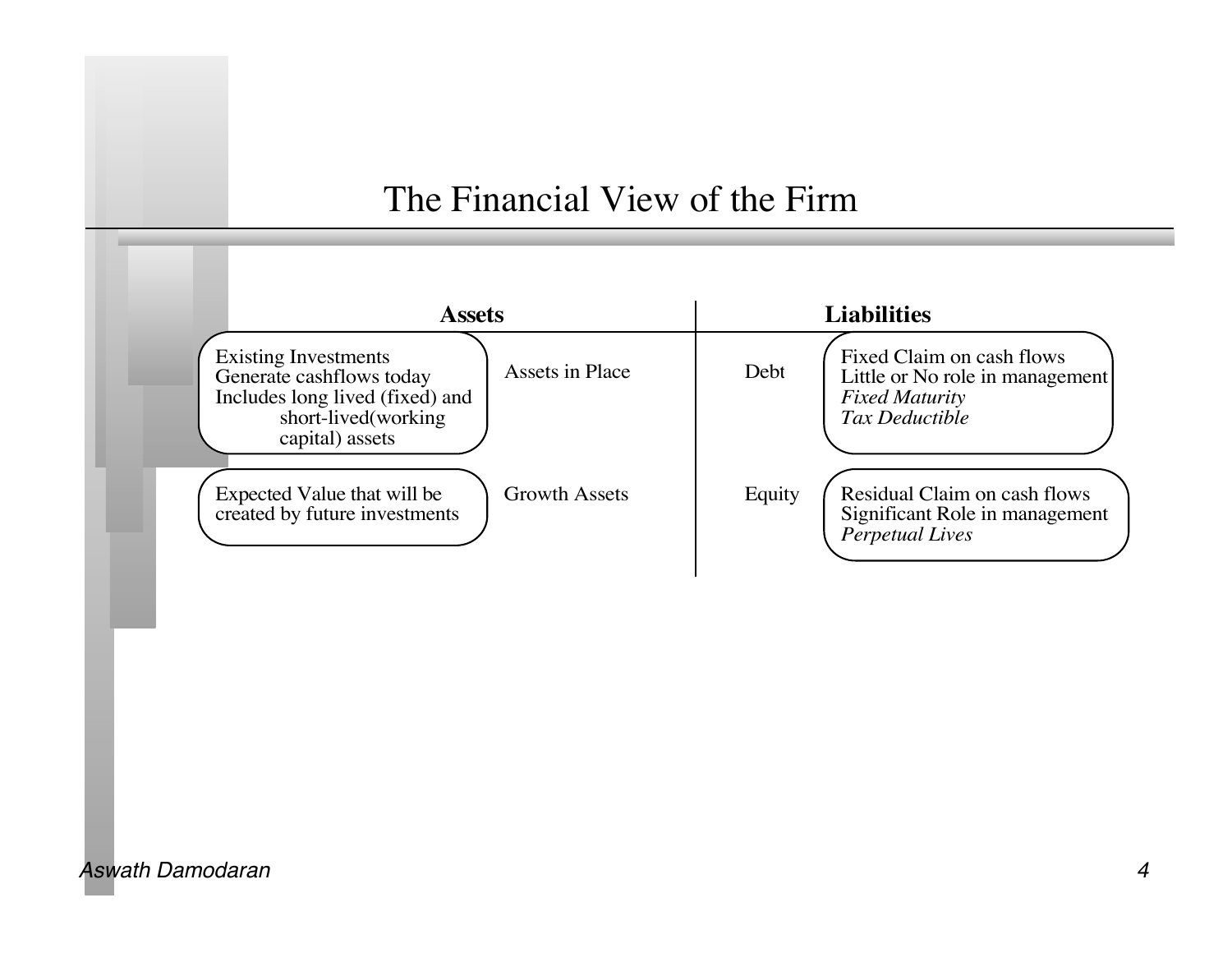### First Principles



*Aswath Damodaran 5*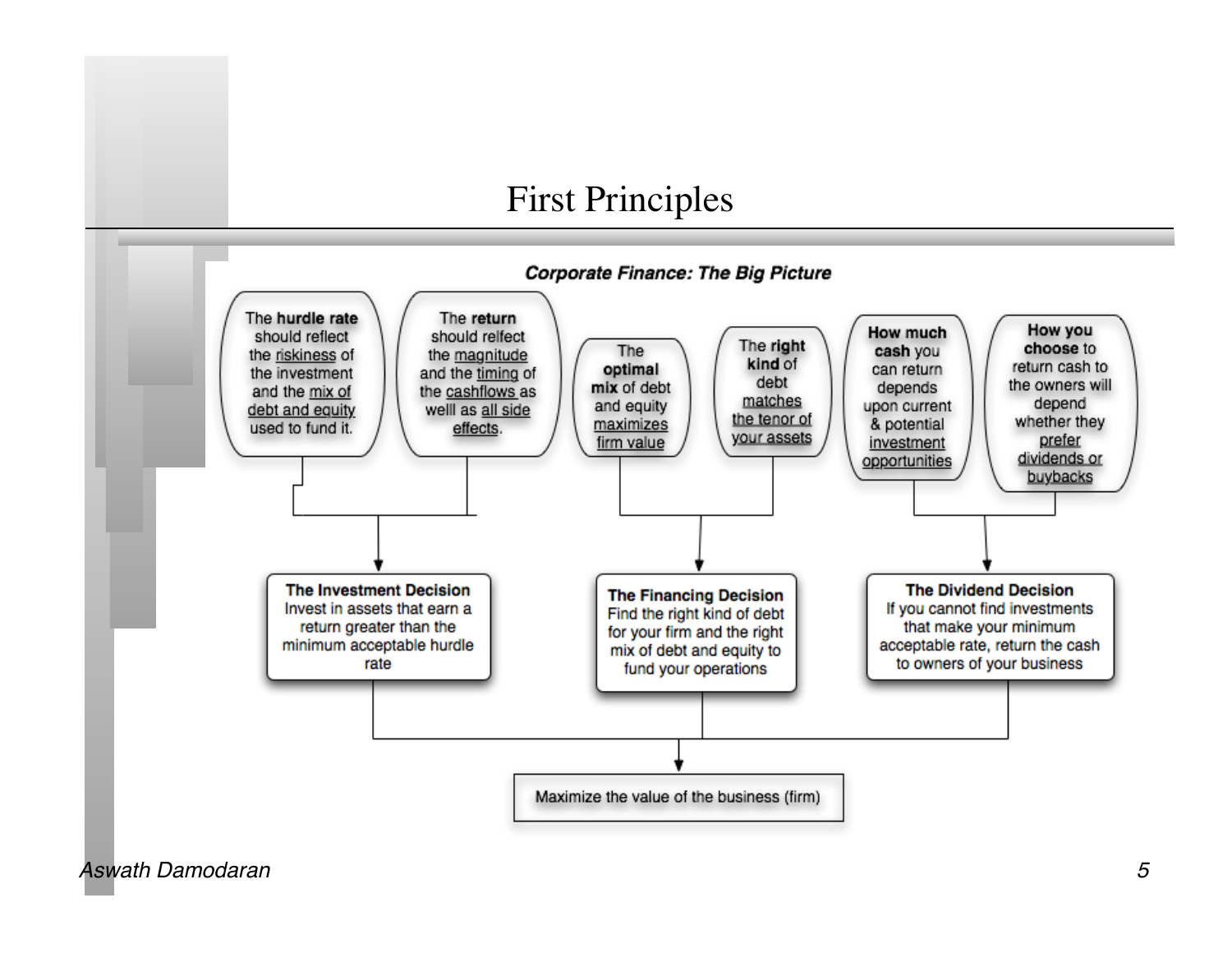## Theme 1: Corporate finance is focused…

 It is the focus on maximizing the value of the business that gives corporate finance its focus. As a result of this singular objective, we can

- Choose the "right" investment decision rule to use, given a menu of such rules.
- Determine the "right" mix of debt and equity for a specific business
- Examine the "right" amount of cash that should be returned to the owners of a business and the "right" amount to hold back as a cash balance.
- This certitude does come at a cost. To the extent that you accept the objective of maximizing firm value, everything in corporate finance makes complete sense. If you do not, nothing will.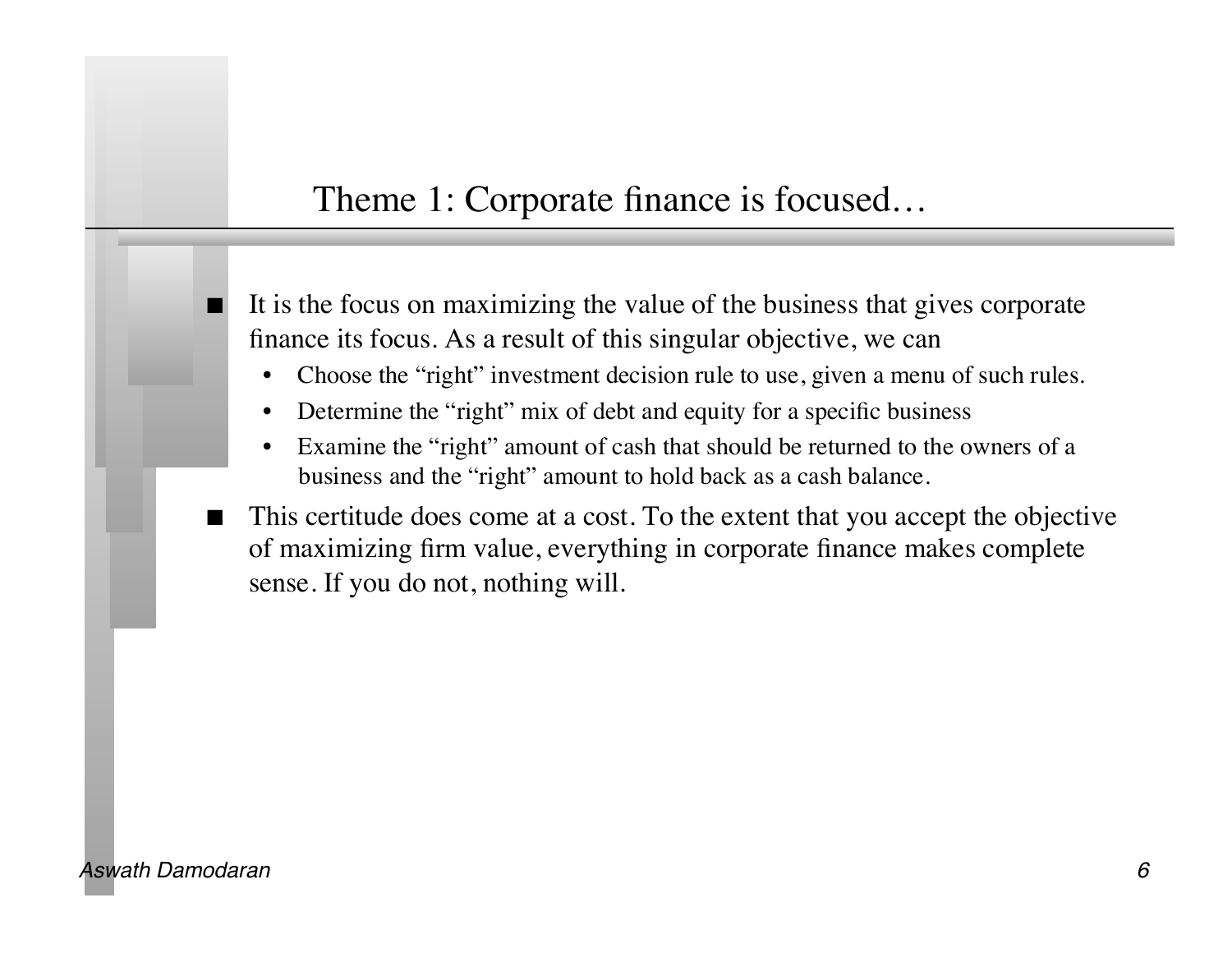#### Theme 2: Corporate finance is universal…

- Every business, small or large, public or private, US or emerging market, has to make investment, financing and dividend decisions.
- The objective in corporate finance for all of these businesses remains the same: maximizing value.
- While the constraints and challenges that firms face can vary dramatically across firms, the first principles do not change.
	- A publicly traded firm, with its greater access to capital markets and more diversified investor base, may have much lower costs of debt and equity than a private business, but they both should look for the financing mix that minimizes their costs of capital.
	- A firm in an emerging markets may face greater uncertainty, when assessing new investments, than a firm in a developed market, but both firms should invest only if they believe they can generate higher returns on their investments than they face as their respective (and very different) hurdle rates.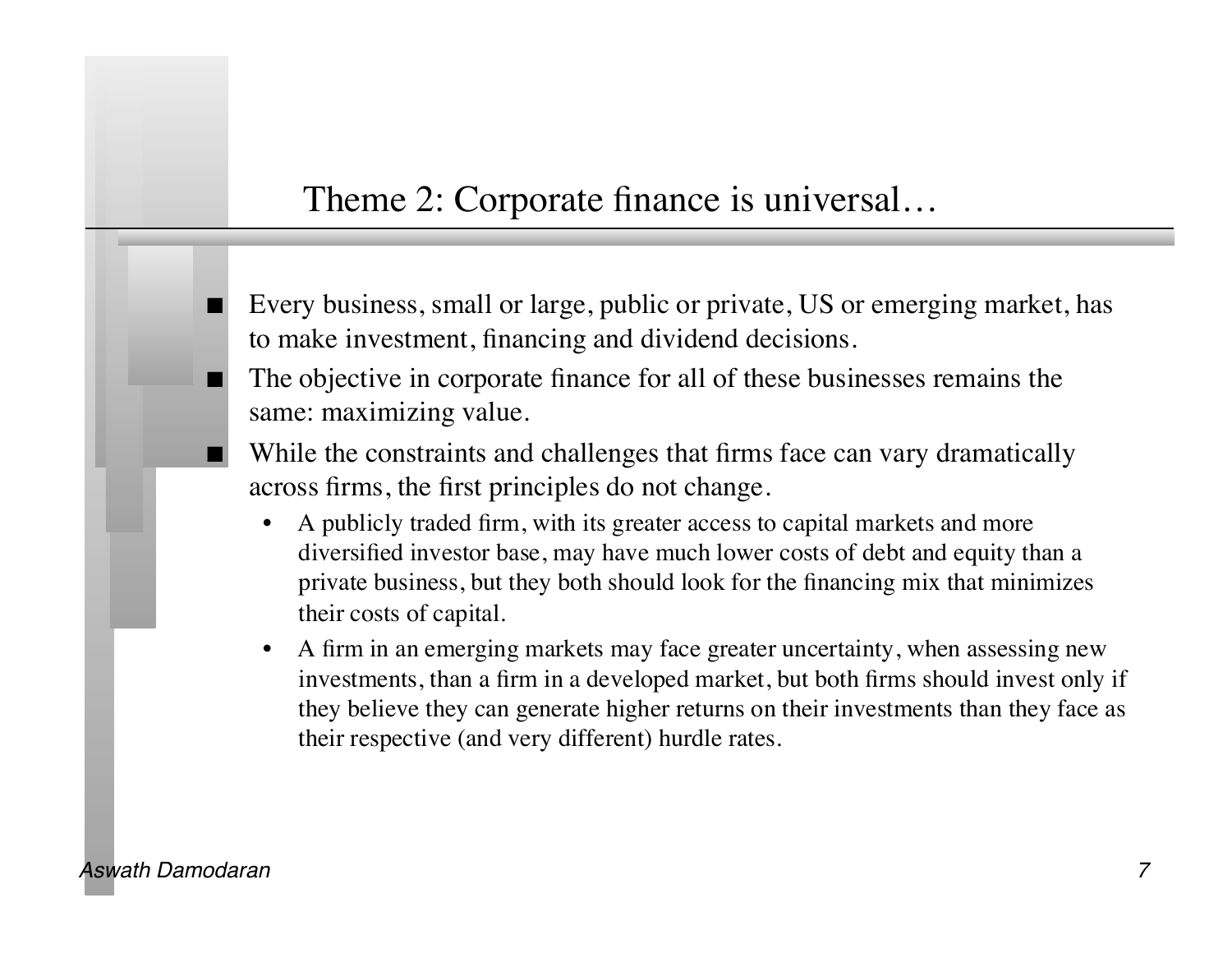# Theme 3: The focus in corporate finance changes across the life cycle…



#### *Aswath Damodaran 8*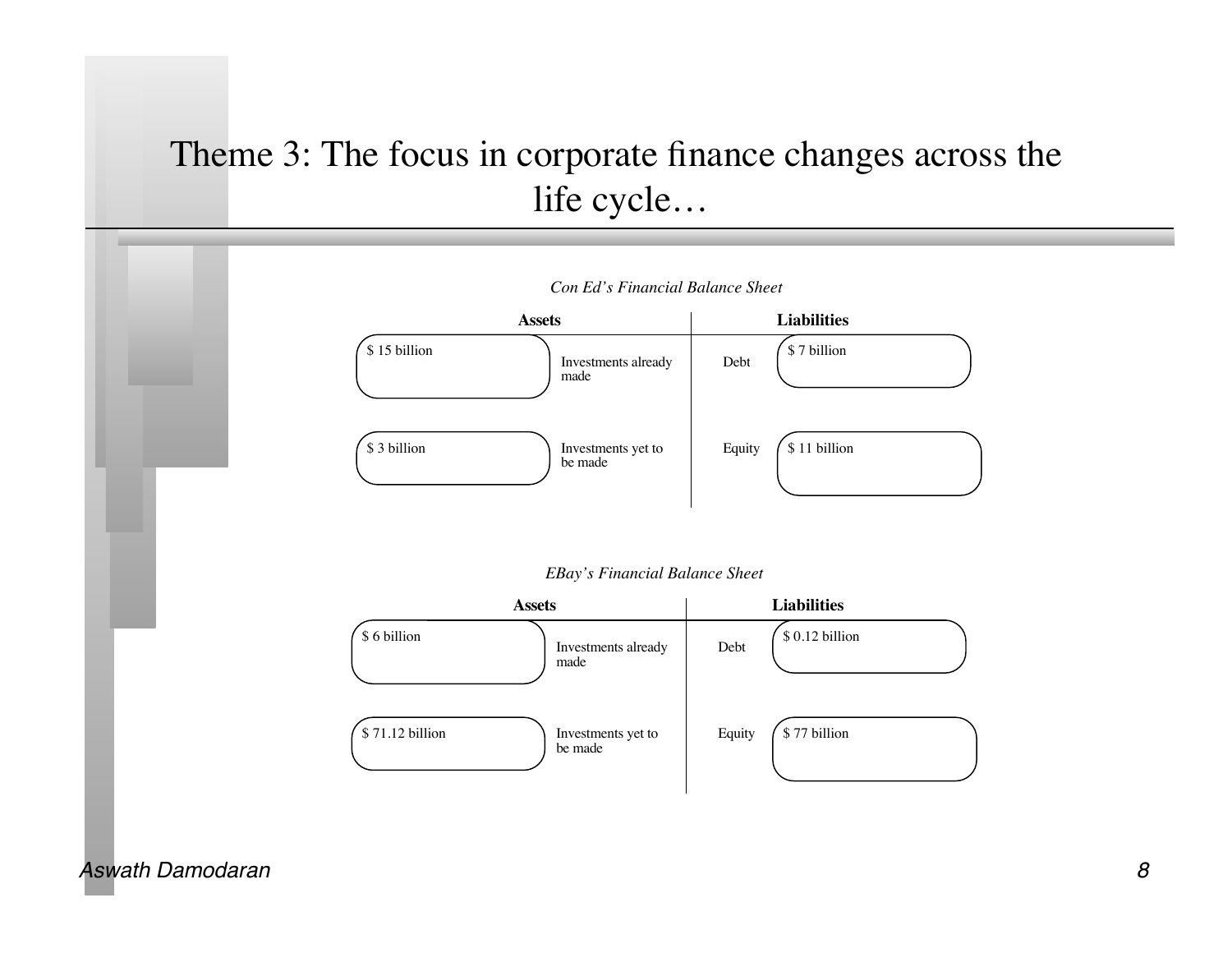### Theme 4: Corporate finance is "common sense"

- There is nothing earth shattering about any of the first principles that govern corporate finance. After all, arguing that taking investments that make 9% with funds that cost 10% to raise seems to be stating the obvious (the investment decision), as is noting that it is better to find a funding mix which costs 10% instead of 11% (the financing decision) or positing that if most of your investment opportunities generate returns less than your cost of funding, it is best to return the cash to the owners of the business and shrink the business.
- Shrewd business people, notwithstanding their lack of exposure to corporate finance theory, have always recognized these fundamentals and put them into practice.